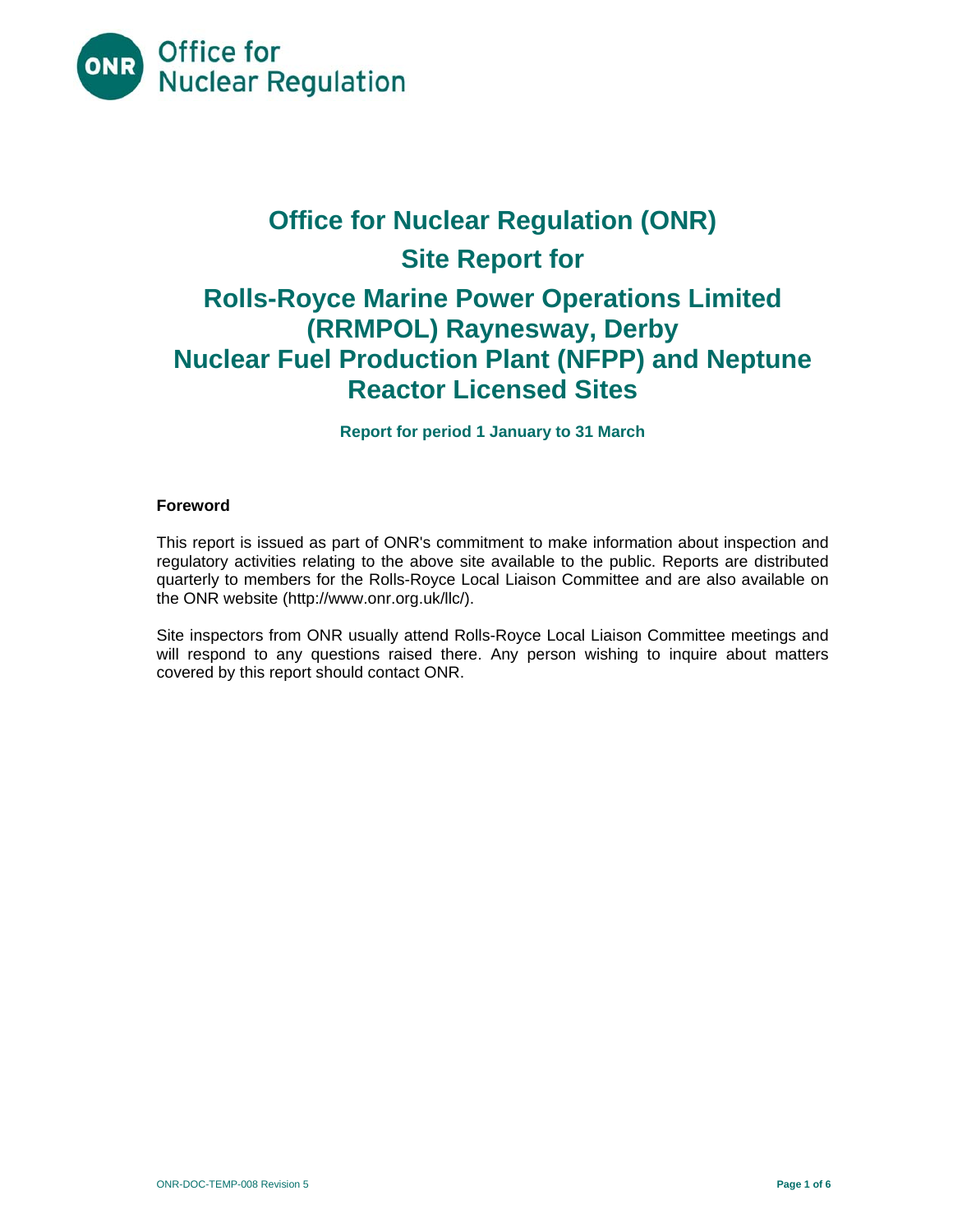# **TABLE OF CONTENTS**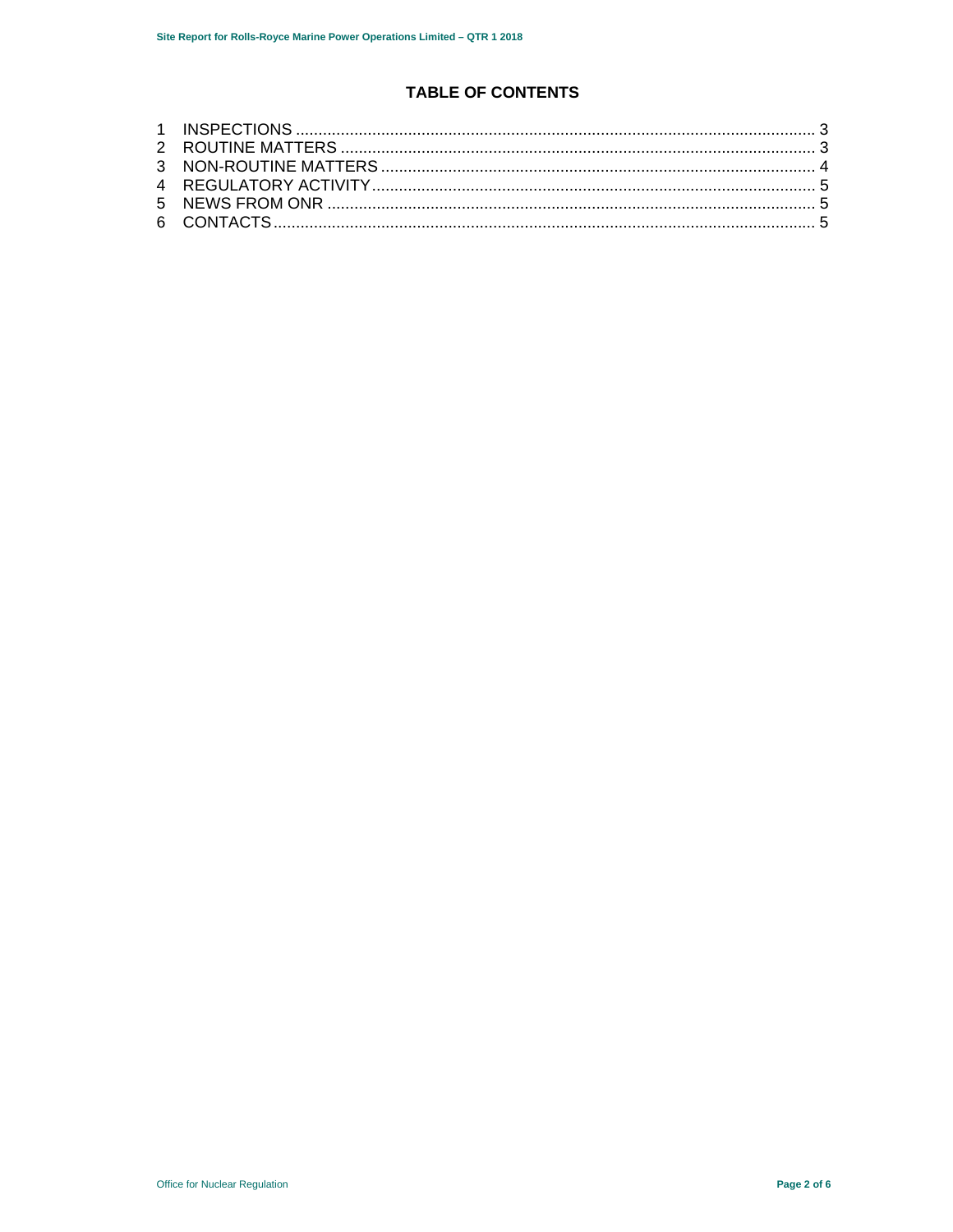### **1 INSPECTIONS**

### **1.1 Dates of inspection**

ONR inspectors attended site on the following dates during the quarter:

- $\blacksquare$  24-25 January 18.
- **31 January 18.**
- **9 February 18.**
- **14 February 18.**
- $\blacksquare$  19-20 February 18.
- 28 February 18.
- $\blacksquare$  21-22 March 18.
- 26-28 March 18.

# **2 ROUTINE MATTERS**

#### **2.1 Inspections**

Inspections are undertaken as part of the process for monitoring compliance with:

- the conditions attached by ONR to the nuclear site licence granted under the Nuclear Installations Act 1965 (NIA65) (as amended);
- the Energy Act 2013;
- the Health and Safety at Work Act 1974 (HSWA74); and<br>■ sequilations made under HSWA74, for example the
- regulations made under HSWA74, for example the Ionising Radiations Regulations 1999 (IRR99) and the Management of Health and Safety at Work Regulations 1999 (MHSWR99).

The inspections entail monitoring licensee's actions on the site in relation to incidents, operations, maintenance, projects, modifications, safety case changes and any other matters that may affect safety. The licensee is required to make and implement adequate arrangements under the conditions attached to the licence in order to ensure legal compliance. Inspections seek to judge both the adequacy of these arrangements and their implementation.

In this period, routine inspections of Rolls-Royce Marine Power Operations Limited (RRMPOL) Raynesway, Derby covered the following:

- **Emergency preparedness.**
- **Fire Safety.**
- **EXamination, maintenance, inspection and testing.**
- Staff training.
- **Dearating rules and instructions.**

# **Fire Safety**

An ONR Fire Safety Inspector carried out an intervention to ensure that RRMPOL is complying with the requirements of the Regulatory Reform (Fire Safety) Order 2005 (RRO). A number of facilities were inspected including the Manufacturing Facility First Build (MF1B) project, Valiant House and the Product Assembly Building (PAB) construction site, where fire risk assessments and their implementation were compared to best practise. No deficiencies that seriously impact on fire safety were identified. No additional regulatory action is needed as a result of the findings of this intervention.

# **Examination, inspection, maintenance and testing (EIMT)**

On inspection of arrangements and their implementation in one of the facilities with the nuclear fuel production plant, ONR inspectors judged that improvements are required for civil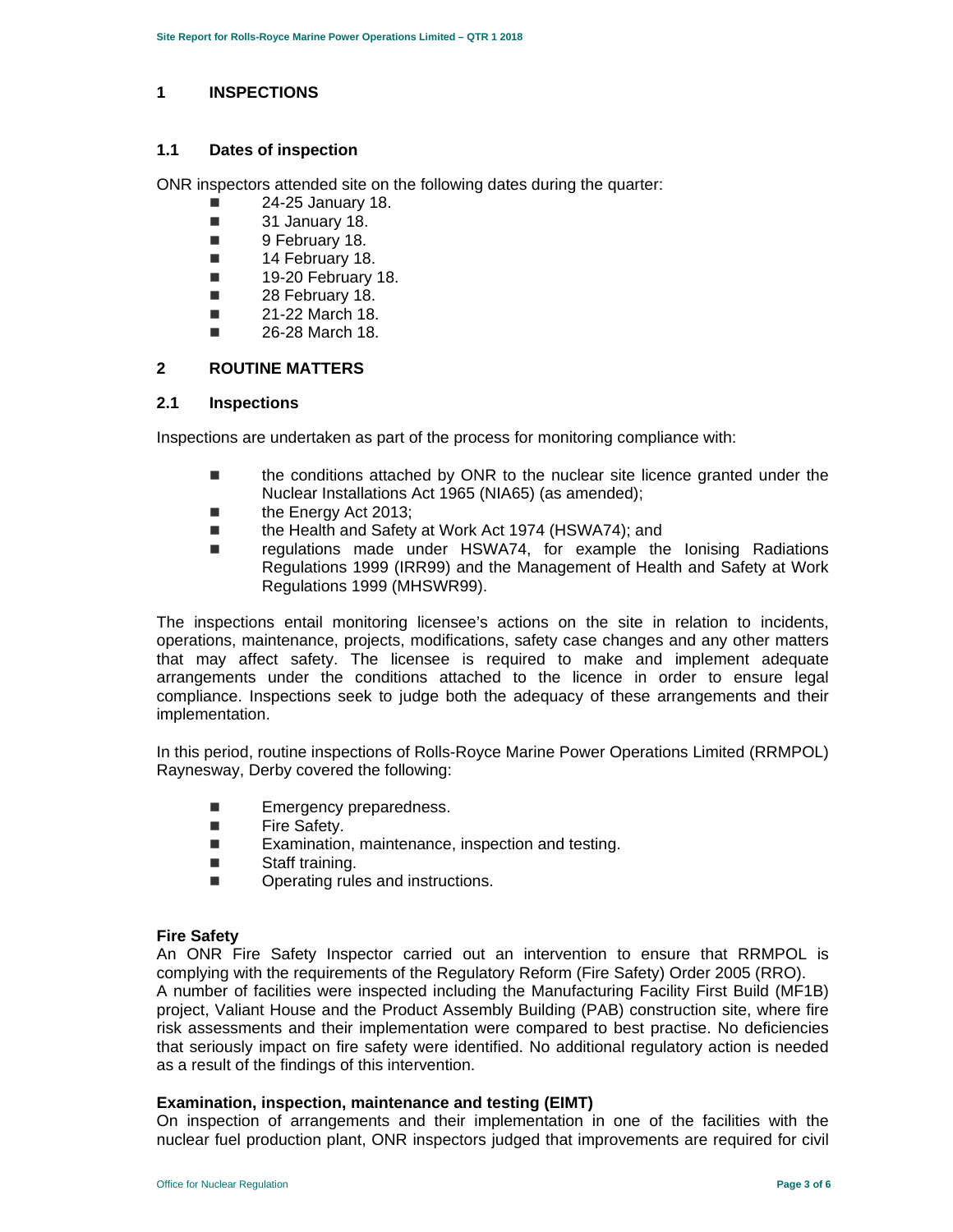aspects of EIMT, however overall it was concluded that RRMPOL's EIMT arrangements meet regulatory expectations.

#### **Staff training**

On inspection of arrangements and their implementation in one of the facilities within the nuclear fuel production plant, ONR inspectors noted the improvements made to RRMPOL's training arrangements. It is expected that once the programme of improvement is completed, RRMPOL's training process will then be in line with regulatory expectations.

#### **Operating rules and instructions**

Operations sampled within the nuclear fuel production facility were judged to be controlled and carried out in accordance with identified operating rules. Associated operating instructions were available and provided clear identification of the limits and conditions specified by the safety case.

#### **Conventional Health and Safety Visit**

ONR conventional health and safety inspectors carried out an inspection on site focussing on arrangements for the control and management of asbestos and the risk assessment process for the use of machinery. Improvements to the management of asbestos were evident and the asbestos actions raised following an inspection in 2016 have been satisfactorily addressed. However, shortfalls were observed with regard to the identification of the risks arising from the use of metal working fluids; leading to inconsistent standards for managing risks to workers, with some key relevant statutory provisions not being met. ONR has written to RRMPOL to seek improvement in this area and will follow this up as part of normal regulatory engagement.

#### **Observation of shift emergency exercise**

ONR inspectors witnessed a shift emergency exercise, where RRMPOL demonstrated the improvements made to their emergency arrangements for the handling of multiple contaminated casualties. This was in response to shortfalls observed by ONR inspectors during the level 1 annual demonstration of emergency arrangements in November 2017. ONR consider that RRMPOL has now adequately addressed the shortfalls, and has satisfied the requirement for an adequate demonstration of the implementation of the nuclear emergency arrangements for the Raynesway site.

#### **Regulatory meetings**

ONR inspectors attended both level 2 (Annual Review of Safety and Environment) and level 3 regulatory engagement meetings during this period.

# **2.2 Other work**

The site inspector held a periodic meeting with safety representatives, to support their function of representing employees and receiving information on matters affecting their health, safety and welfare at work.

Throughout this period there were a number of meetings and telephone/teleconference engagements with site to discuss regulatory engagement regarding facility construction and refurbishment on site.

The ONR Chief Nuclear Inspector visited the site during this period.

# **3 NON-ROUTINE MATTERS**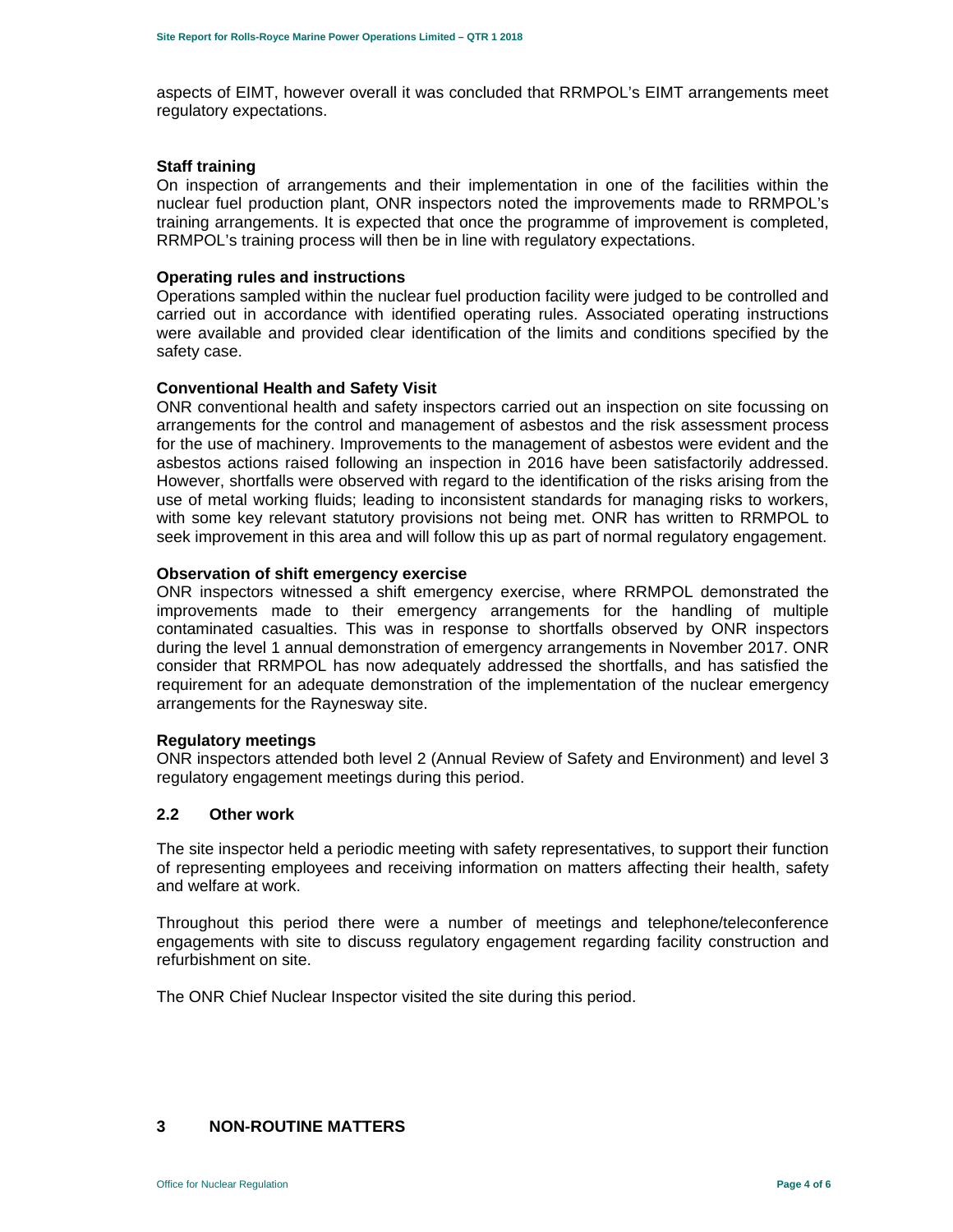Licensees are required to have arrangements to respond to non-routine matters and events. ONR inspectors judge the adequacy of the licensee's response, including actions taken to implement any necessary improvements.

There were no such matters or events of significance during the period.

# **4 REGULATORY ACTIVITY**

ONR may issue formal documents to ensure compliance with regulatory requirements. Under nuclear site licence conditions, ONR issues regulatory documents, which either permit an activity or require some form of action to be taken; these are usually collectively termed 'Licence Instruments' (LIs), but can take other forms. In addition, inspectors may issue Enforcement Notices to secure improvements to safety.

No LIs or Enforcement Notices were issued during the period.

# **5 NEWS FROM ONR**

In January, ONR received the results of its first external stakeholder survey which was undertaken by YouGov on behalf of ONR. A broad range of stakeholders were invited to participate in an online survey, with 351 responses received. In addition to the online survey, a number of in depth interviews were also completed with stakeholders. While overall the results demonstrate ONR is seen as a high performing organisation with good levels of stakeholder confidence, there are areas where improvements can be made and we will be working with our divisions on those in the coming months. Further details about the survey results can be found in our March 2018 newsletter which is available on ONR's website.

In February, ONR held its first webinar following the publication of the 'Guide to enabling regulation in practice.' Chief Nuclear Inspector, Mark Foy and Deputy Chief Inspector, Mike Finnerty, were on hand to answer questions about the guide which has been designed to illustrate working examples of enabling regulation in practice. This is a new channel of communication for ONR and we'll be holding further webinars on different topics over the coming months. If you would like to join future webinars then please get in touch with the ONR Communications team via contact@onr.gov.uk

In March, ONR held the first of two meetings this year with representatives from across the NGO community. Held in Birmingham, the meeting was attended by 15 NGO representatives from 11 different organisations. Topics discussed included: Domestic Safeguards pending the withdrawal of the UK from Euratom; Emergency Planning Arrangements; and the ONR Stakeholder Survey results. The next meeting is scheduled to take place in October 2018. We are keen to increase the number of people engaging with ONR on nuclear safety and security issues and would like to invite members of SSGs, and LLCs to join our engagement programme. For more details please get in touch via contact@onr.gov.uk

# **6 CONTACTS**

Office for Nuclear Regulation Redgrave Court Merton Road Bootle Merseyside L20 7HS website: www.onr.org.uk email: contact@onr.gov.uk